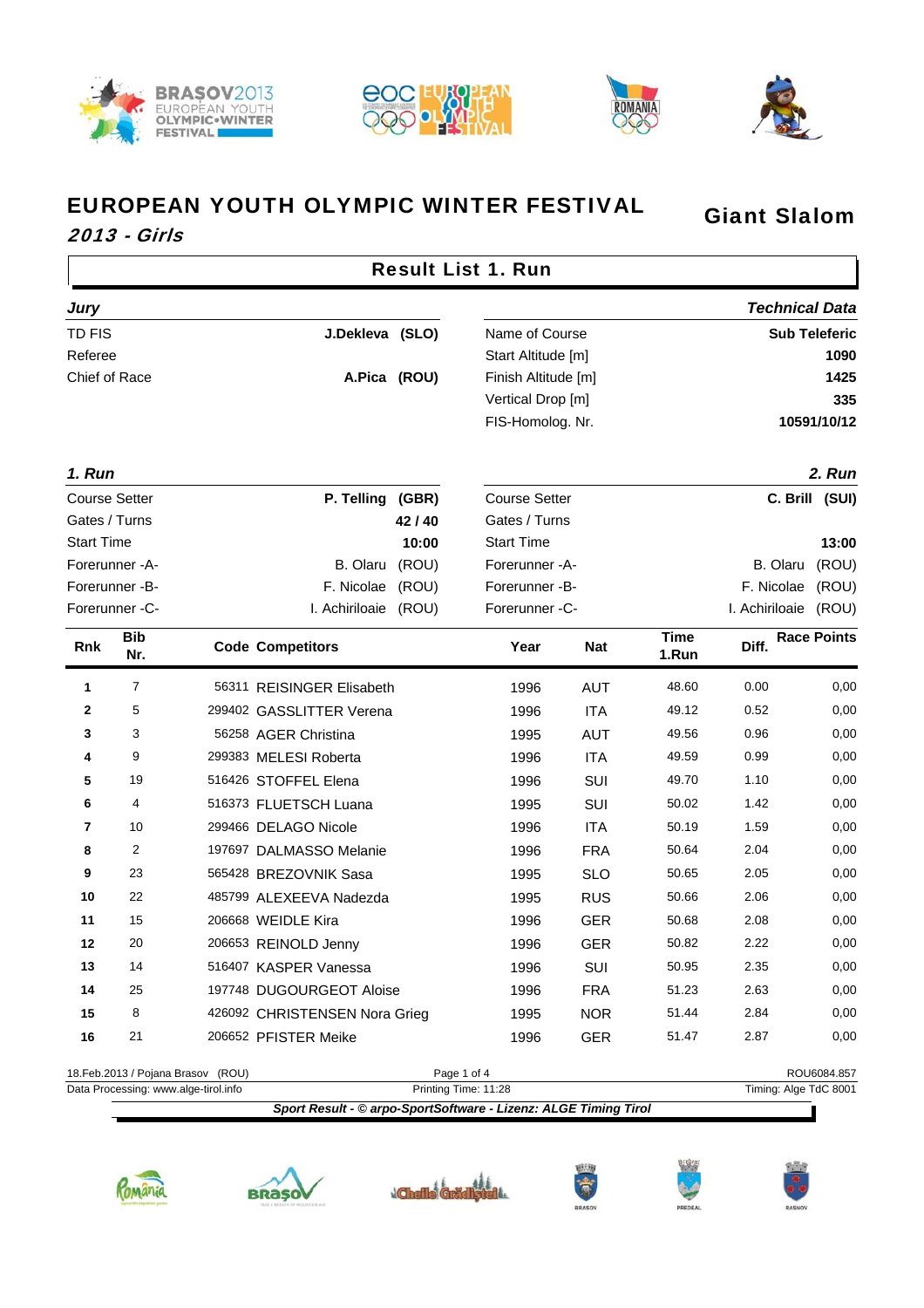







#### EUROPEAN YOUTH OLYMPIC WINTER FESTIVAL - 2013 - Girls - Resultlist 1. Run - Giant Slalom

| Rnk | <b>Bib</b><br>Nr. | <b>Code Competitors</b>          | Year | <b>Nat</b> | <b>Time</b><br>1.Run | Diff. | <b>Race Points</b> |
|-----|-------------------|----------------------------------|------|------------|----------------------|-------|--------------------|
| 17  | 28                | 25188 RAMENTOL Sara              | 1996 | <b>AND</b> | 51.70                | 3.10  | 0,00               |
| 18  | 26                | 485850 TIMCHENKO Elizaveta       | 1996 | <b>RUS</b> | 51.73                | 3.13  | 0,00               |
| 19  | $\mathbf{1}$      | 426153 NORBYE Tuva               | 1996 | <b>NOR</b> | 51.75                | 3.15  | 0,00               |
| 20  | 17                | 197615 BESSY Anouk               | 1995 | <b>FRA</b> | 51.93                | 3.33  | 0,00               |
| 21  | 18                | 206701 WILLIBALD Elisabeth       | 1996 | <b>GER</b> | 52.13                | 3.53  | 0,00               |
| 22  | 39                | 426194 MUNKELIEN Mie             | 1996 | <b>NOR</b> | 52.19                | 3.59  | 0,00               |
| 23  | 36                | 565425 HROVAT Ursa               | 1995 | <b>SLO</b> | 52.50                | 3.90  | 0,00               |
| 24  | 40                | 705424 MIKLOSOVA Katarina        | 1995 | <b>SVK</b> | 52.62                | 4.02  | 0,00               |
| 25  | 35                | 496138 BARGALLO Julia            | 1995 | <b>SPA</b> | 52.63                | 4.03  | 0,00               |
| 26  | 32                | 465098 CAILL Ania Monica         | 1995 | <b>ROU</b> | 52.79                | 4.19  | 0,00               |
| 27  | 46                | 185389 SCHOULTZ Olivia           | 1995 | <b>FIN</b> | 52.80                | 4.20  | 0,00               |
| 28  | 31                | 485905 ROMANOVA Anna             | 1996 | <b>RUS</b> | 52.86                | 4.26  | 0,00               |
| 29  | 24                | 155766 DROZDIKOVA Dominika       | 1995 | <b>CZE</b> | 52.96                | 4.36  | 0,00               |
| 30  | 27                | 385084 ZUBCIC Tamara             | 1995 | <b>CRO</b> | 53.34                | 4.74  | 0,00               |
| 31  | 33                | 565453 KOPSE Desiree             | 1996 | <b>SLO</b> | 53.38                | 4.78  | 0,00               |
| 32  | 30                | 197646 CRETET Lauriane           | 1995 | <b>FRA</b> | 53.49                | 4.89  | 0,00               |
| 33  | 29                | 95126 POPOVA Aleksandra          | 1996 | <b>BUL</b> | 53.55                | 4.95  | 0,00               |
| 34  | 38                | 155790 CAMKOVA Veronika          | 1996 | CZE        | 54.00                | 5.40  | 0,00               |
| 35  | 45                | 225612 MEAD Darcie               | 1996 | <b>GBR</b> | 54.40                | 5.80  | 0,00               |
| 36  | 44                | 705421 STRACHANOVA Lenka         | 1995 | <b>SVK</b> | 54.51                | 5.91  | 0,00               |
| 37  | 51                | 435371 WASEK Katarzyna           | 1996 | <b>POL</b> | 54.65                | 6.05  | 0,00               |
| 38  | 56                | 255373 JOHANNSDOTTIR Thelma Rut  | 1995 | <b>ISL</b> | 54.73                | 6.13  | 0,00               |
| 39  | 47                | 565447 SEIDL Claudia             | 1996 | <b>SLO</b> | 55.02                | 6.42  | 0,00               |
| 40  | 55                | 185403 MAKINEN Janina            | 1996 | <b>FIN</b> | 55.03                | 6.43  | 0,00               |
| 41  | 61                | 555035 BONDARE Liene             | 1996 | LAT        | 55.62                | 7.02  | 0,00               |
| 42  | 62                | 465092 CIOCANEL Raluca Georgiana | 1996 | ROU        | 55.89                | 7.29  | 0,00               |
|     | 53                | 705439 BOBAKOVA Dominika         | 1996 | <b>SVK</b> | 55.89                | 7.29  | 0,00               |
| 44  | 58                | 695108 KNYSH Olha                | 1995 | <b>UKR</b> | 56.51                | 7.91  | 0,00               |
| 45  | 50                | 395015 TOBI Triin                | 1995 | <b>EST</b> | 56.55                | 7.95  | 0,00               |
| 46  | 67                | 665010 LESIK Anastasiya          | 1995 | <b>BLR</b> | 56.56                | 7.96  | 0,00               |
| 47  | 60                | 275026 SWEENEY Kristen           | 1995 | <b>IRE</b> | 56.59                | 7.99  | 0,00               |
| 48  | 54                | 555036 ABOLTINA Agnese           | 1996 | LAT        | 56.61                | 8.01  | 0,00               |
| 49  | 48                | 275029 BELL Florence             | 1996 | <b>IRE</b> | 56.63                | 8.03  | 0,00               |
|     |                   |                                  |      |            |                      |       |                    |

| Sport Result - © arpo-SportSoftware - Lizenz: ALGE Timing Tirol |                       |  |
|-----------------------------------------------------------------|-----------------------|--|
| Printing Time: 11:28                                            | Timing: Alge TdC 8001 |  |
| Page 2 of 4                                                     | ROU6084.857           |  |
|                                                                 |                       |  |











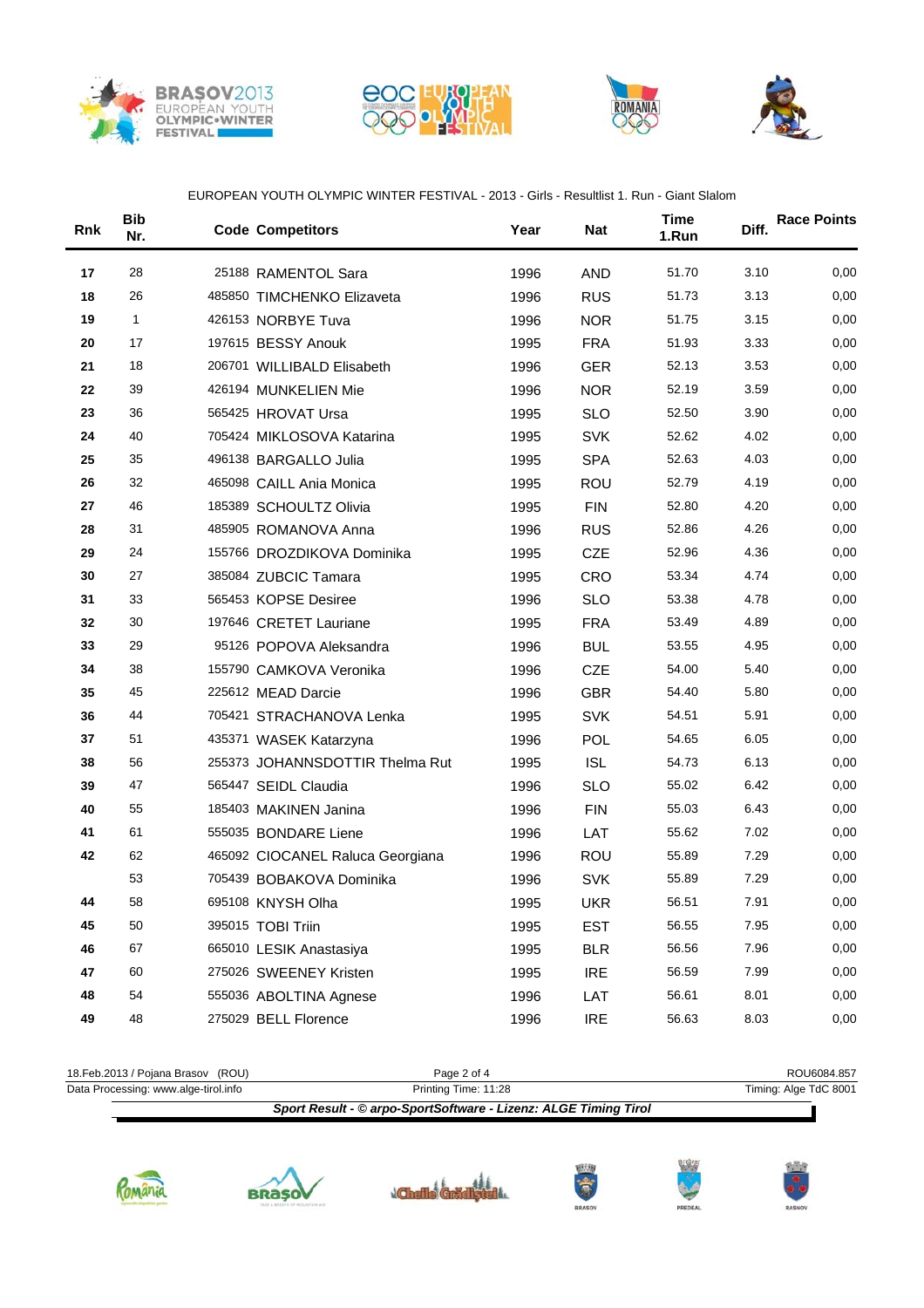







#### EUROPEAN YOUTH OLYMPIC WINTER FESTIVAL - 2013 - Girls - Resultlist 1. Run - Giant Slalom

| <b>Rnk</b> | <b>Bib</b><br>Nr. | <b>Code Competitors</b>               | Year | <b>Nat</b> | Time<br>1.Run | Diff. | <b>Race Points</b> |
|------------|-------------------|---------------------------------------|------|------------|---------------|-------|--------------------|
| 50         | 63                | 245069 DOME Dora                      | 1996 | <b>HUN</b> | 57.01         | 8.41  | 0,00               |
| 51         | 64                | 255364 SOLVADOTTIR Audur-Brynja       | 1995 | <b>ISL</b> | 57.09         | 8.49  | 0,00               |
| 52         | 57                | 155783 SINTAKOVA Kristyna             | 1995 | <b>CZE</b> | 57.38         | 8.78  | 0,00               |
| 53         | 74                | 555031 VITKOVSKA Krista               | 1995 | <b>LAT</b> | 57.73         | 9.13  | 0,00               |
| 54         | 72                | 235292 SAMARINOU Maria                | 1996 | <b>GRE</b> | 58.32         | 9.72  | 0,00               |
| 55         | 59                | 175048 MOE Lisa Christine Blunck      | 1996 | <b>DEN</b> | 58.81         | 10.21 | 0,00               |
| 56         | 66                | 255381 GESTSDOTTIR Alexia-Maria       | 1996 | <b>ISL</b> | 58.82         | 10.22 | 0,00               |
| 57         | 76                | 465095 SOGOR Sarolt                   | 1995 | ROU        | 59.00         | 10.40 | 0,00               |
| 58         | 71                | 245067 BERECZ Reka                    | 1995 | <b>HUN</b> | 1:00.71       | 12.11 | 0,00               |
| 59         | 68                | 455005 SELVA Federica                 | 1996 | <b>RSM</b> | 1:01.54       | 12.94 | 0,00               |
| 60         | 65                | 255388 PETURSDOTTIR Ragnheidur-Brynja | 1996 | <b>ISL</b> | 1:01.79       | 13.19 | 0,00               |
| 61         | 70                | 525088 KAVUR Dila                     | 1996 | <b>TUR</b> | 1:02.56       | 13.96 | 0,00               |
| 62         | 80                | 465097 COPOT Bianca                   | 1996 | ROU        | 1:04.16       | 15.56 | 0,00               |
| 63         | 79                | 525094 AYYILDIZ Alara                 | 1996 | <b>TUR</b> | 1:05.27       | 16.67 | 0,00               |
| 64         | 73                | 235286 ZIKOPI Eleni                   | 1995 | <b>GRE</b> | 1:06.01       | 17.41 | 0,00               |
| 65         | 75                | 525091 EFENDIOGLU Edanur              | 1996 | <b>TUR</b> | 1:08.31       | 19.71 | 0,00               |
| 66         | 78                | 525093 SADIOGLU Olivia                | 1996 | <b>TUR</b> | 1:08.53       | 19.93 | 0,00               |
| 67         | 77                | 745009 PAPOYAN Yeva                   | 1995 | ARM        | 1:19.84       | 31.24 | 0,00               |
|            |                   |                                       |      |            |               |       |                    |

#### **1. Run**

| DNF |        |                             |            |  |
|-----|--------|-----------------------------|------------|--|
| 6   | 56335  | STEINLECHNER Theresa        | AUT        |  |
| 11  | 426131 | <b>ENGESET Eirin Linnea</b> | NOR        |  |
| 12  | 56315  | <b>TRUPPE Katharina</b>     | AUT        |  |
| 13  | 516351 | DAYER Julie                 | SUI        |  |
| 16  | 299000 | OLIVIERI Veronica           | ITA        |  |
| 34  | 185390 | <b>KFMPF Anna</b>           | <b>FIN</b> |  |
| 41  | 155800 | PRUDKOVA Barbora            | CZE.       |  |
| 42  | 705431 | PRIFI OZNA Laura            | SVK        |  |
| 43  | 435375 | <b>JANKOWSKA Katarzyna</b>  | POL        |  |
| 49  | 185394 | NYBERG Kaisa                | <b>FIN</b> |  |
| 52  | 695105 | <b>GORBUNOVA Anastasija</b> | UKR        |  |
| 69  | 315208 | RADOJICIC Milena            | MNE        |  |

| 18. Feb. 2013 / Pojana Brasov (ROU)  | Page 3 of 4                                                     | ROU6084.857           |
|--------------------------------------|-----------------------------------------------------------------|-----------------------|
| Data Processing: www.alge-tirol.info | Printing Time: 11:28                                            | Timing: Alge TdC 8001 |
|                                      | Sport Result - © arpo-SportSoftware - Lizenz: ALGE Timing Tirol |                       |
|                                      |                                                                 |                       |
|                                      |                                                                 |                       |